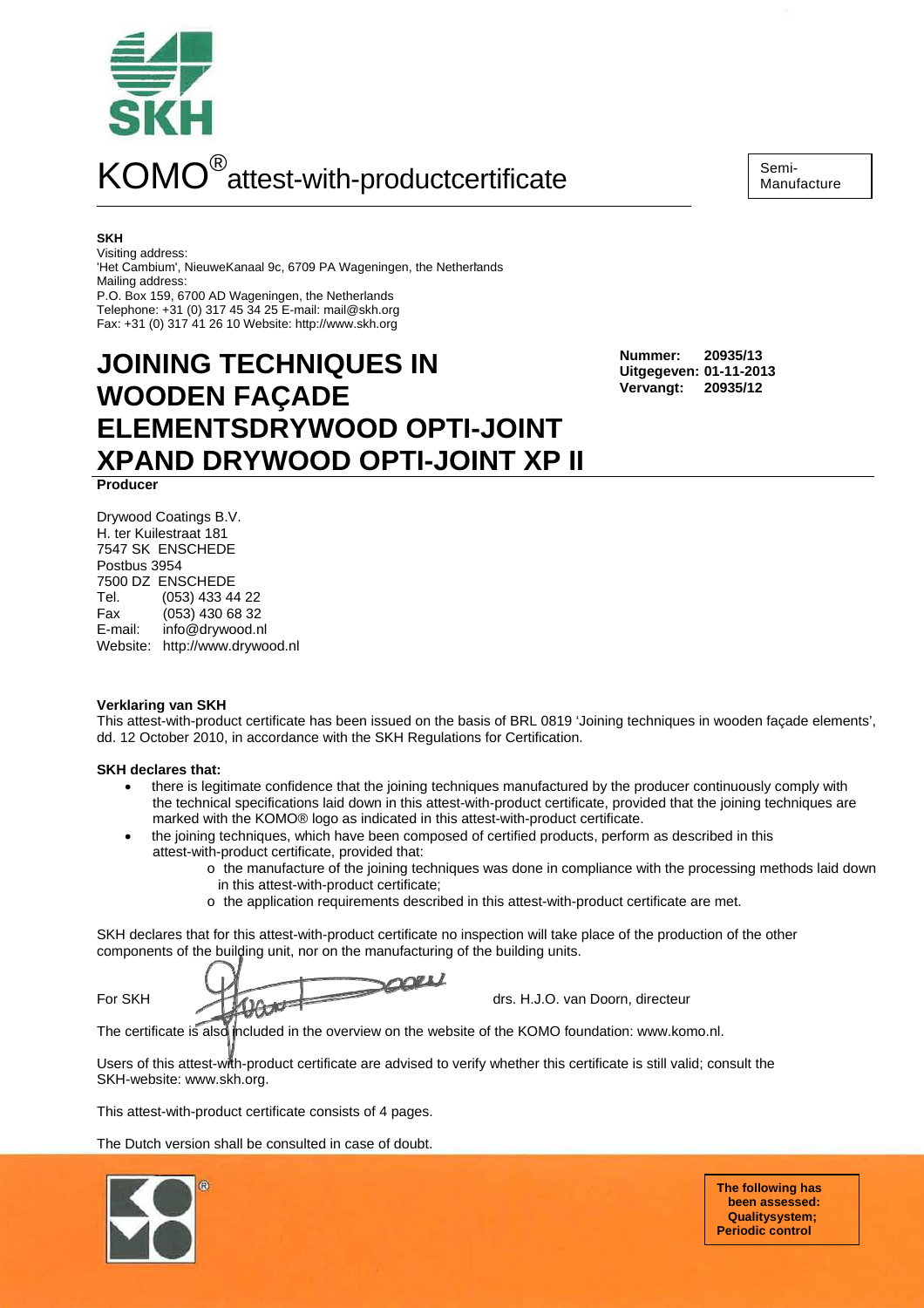Page 2 van 4 **Number: 20935/13 Issued: 01-11-2013**

# **JOINING TECHNIQUES IN WOODEN FAÇADE ELEMENTSDRYWOOD OPTI-JOINT XP AND DRYWOOD OPTI-JOINT XP II**

# **1 PRODUCT SPECIFICATION**

# **1.1 Subject**

The joining techniques in wooden façade elements, manufactured by the producer, comply with the performance requirements of the BRL 0819 'Joining techniques in wooden façade elements' and comprise a joining product with accompanying processing instructions. This means that all joints referred to between (intermediate) posts and (intermediate) sills of frames are tested and/or classified according to:

NEN 3665 Façade filling with wooden frames, windows, doors, window infill panels and other fillings - Requirements and test methods; paragraph 8.1.3. 'Resistance against mechanical fatigue as a result of pulsating load parallel to the plane of the façade element or frame, as the case may be.'

**1.2 Description of joining technique** 

| <b>Timber</b>        | Joining Class and Type of Joint <sup>2</sup> |                               |                                            |                               |                                                                          |                                            |                                            |                                                          |                              |  |  |
|----------------------|----------------------------------------------|-------------------------------|--------------------------------------------|-------------------------------|--------------------------------------------------------------------------|--------------------------------------------|--------------------------------------------|----------------------------------------------------------|------------------------------|--|--|
| Species <sup>1</sup> | <b>Opti-joint XP</b>                         |                               | Opti-joint XP II                           |                               |                                                                          |                                            |                                            |                                                          |                              |  |  |
|                      | Double<br>mortise<br>and<br>tenon<br>joint   | Double<br>dowel               | Double<br>mortise<br>and<br>tenon<br>joint | Double<br>downel <sup>4</sup> | Single<br>mortise<br>and<br>tenon<br>joint<br>and<br>downel <sup>4</sup> | Single<br>mortise<br>and<br>tenon<br>joint | <b>Buva</b><br>Quick-<br>Connect<br>$14-6$ | <b>Buva</b><br>Quick-<br>Connect<br>14-6<br>and<br>dowel | <b>DTS</b><br>fixing<br>plug |  |  |
| Oregon pine          | B                                            | B and C                       | B                                          | B and<br>$\rm C^5$            | B                                                                        |                                            |                                            |                                                          |                              |  |  |
| Pine                 | B <sup>3</sup>                               | $\overline{B^3}$ and<br>$C^3$ | B                                          | <b>B</b> and<br>$C^5$         | B and C                                                                  | B and C                                    | B and C                                    | B and<br>$C^5$                                           | B and C                      |  |  |
| Iroko                | B                                            | B and C                       |                                            |                               |                                                                          |                                            |                                            |                                                          |                              |  |  |
| Meranti, red         | B <sup>3</sup>                               | $B^3$ and<br>$\mathsf{C}^3$   | B                                          | B and C                       | B                                                                        |                                            | B and C                                    | B and C                                                  | B and C                      |  |  |
| Sapeli               | B                                            | B                             | в                                          | B and C                       | B                                                                        |                                            |                                            |                                                          |                              |  |  |
| Sapupira             | $B_3$                                        | $B^3$ and<br>$C^3$            | B                                          |                               | B                                                                        |                                            |                                            |                                                          |                              |  |  |
| Accoya®              | B                                            | B                             | B                                          | <b>B</b> and<br>$C^5$         | B                                                                        |                                            | B and C                                    | <b>B</b> and<br>$C^5$                                    | B and C                      |  |  |

1 Timber species permitted for façade joinery. Refer to SKH Publication 99-05.

 2 Timber species and types of joints for which no joining class as described in BRL 0819 has been listed, are not included in this SKH-KOMO® attest-with-product certificate. 3

<sup>3</sup> For these timber species, another fitting (width of the joint) is permitted in the rebate of the joint up to 1.5 mm (fitting of the breast of the joint is between 0.3 and 1.5 mm) (also refer to processing instructions of the producer of the joining product).<br><sup>4</sup> Dougl bes 3 deep are

Dowel has 2 deep grooves.

<sup>5</sup> For the timber species Oregon pine, pine and Accoya, use PVAc glue to glue the dowels into the dowel holes.

Joining techniques marked with joining class 'B' comply with the test programme of BRL 0819, Appendix 1, application classes 3.1 and 3.2; exterior, protected.

Joining techniques marked with joining class 'C' comply with the test programme of BRL 0819, Appendix 1, application class 3.3; exterior, extreme exposure.

## **1.3 Marking**

The joining products and/or the packaging and the processing instructions are to be provided with: textual marking (KOMO® ) or the icon symbol;

- attest-with-product certificate number **20935**;

- the name: DrywoodOpti-joint XP or Drywood XP II;

- a batch number;

- the final processing date.



NEN-EN-335-1 Durability of wood and wood-based products – Definition of classifications of use – Part 1: General.

NEN-EN-335-2 Durability of wood and wood-based products – Definition of classifications of use – Part 2: Solid timber.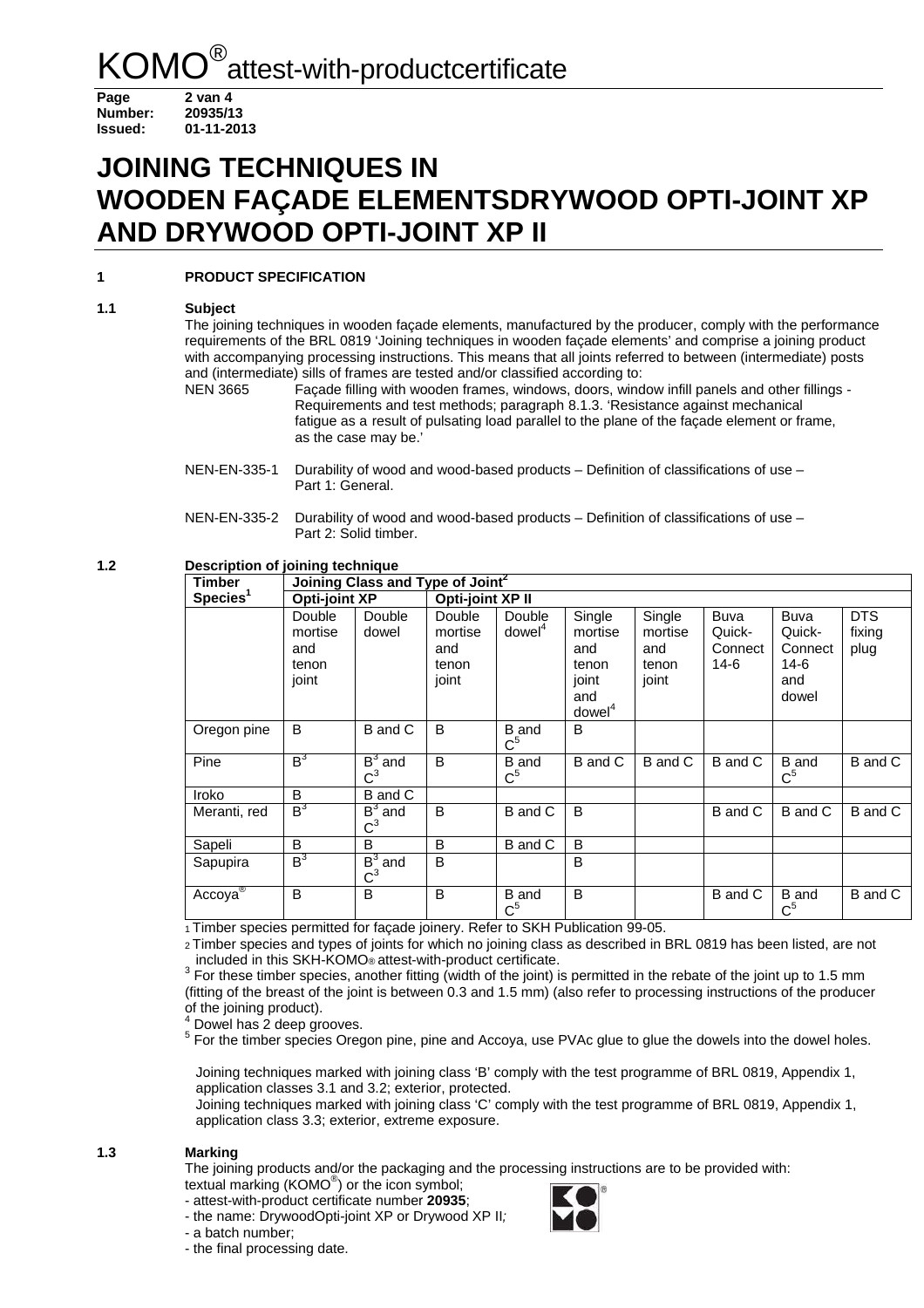Page 3 van 4 **Number: 20935/13 Issued: 01-11-2013**

# **JOINING TECHNIQUES IN WOODEN FAÇADE ELEMENTSDRYWOOD OPTI-JOINT XP AND DRYWOOD OPTI-JOINT XP II**

**1.4 Specification of components joining technique** 

The joining technique comprises the following components:

- name of the joining product;

- processing instructions of this joining product;

- type of joining technique (mortise and tenon joint, dowel joint, and/or other).

The fully certified processing instructions for DrywoodOpti-joint XP or Drywood XP II joining technique are found on the SKHwebsite: http://www.skh.org.

# **2 PROCESSING INSTRUCTIONS**

## **2.1 Transport, storage and processing**

Transport, storage and processing are to be executed according to the producer's processing instructions. The most important process parameters for using the joining technique in order to achieve the performances as referred to in BRL 0819 are as follows:

#### **Opti-joint XP**

| <b>Procesparameters</b>                                        |                             |
|----------------------------------------------------------------|-----------------------------|
| Fitting of the joint<br>(maximum width of the<br>joint) 0.5 mm | 0 tot $0.7$ mm <sup>1</sup> |
| Yield (one-sided or two-<br>sided) one-sided                   | One-sided <sup>2</sup>      |
| Maximum open time                                              | 15 min.                     |
| Minimum pressing time                                          | $0 \text{ min.}$            |
| Minimum and maximum<br>pressure                                | 20-25 bar                   |

 $1$ In case of pine, meranti and sapupira, another fitting (width of the joint) is permitted in the rebate of the joint – between 0 and 1.5 mm (fitting of the breast of the joint is between 0.3 and 1.5 mm) (also refer to processing instructions of the producer of the joining product).

2 In case of a wider fitting (width of joint) of 1.5 mm two-sided (also refer to the processing instructions of the producer of the joining product).

#### **Opti-joint XP II**

| Process parameters                                      | Double<br>mortise and<br>tenon joint       | Double<br>dowel  | Single<br>mortise and<br>tenon joint<br>and dowel | Single<br>mortise and<br>tenon joint       | Mechanical<br>joining<br>product <sup>3</sup> |
|---------------------------------------------------------|--------------------------------------------|------------------|---------------------------------------------------|--------------------------------------------|-----------------------------------------------|
| Fitting of the joint<br>(maximum width of the<br>joint) | 0 to 0.3 mm <sup>1</sup>                   | 0 to 0.3 $mm'$   | 0 to 0.3 $mm1$                                    | 0 to 0.3 $mm1$                             | 0 to 0.3 $mm1$                                |
| Yield<br>(one-sided or two-sided)                       | One-sided                                  | One-sided        | One-sided                                         | One-sided                                  | One-sided                                     |
| Maximum open time                                       | $15 \text{ min}$                           | $15 \text{ min}$ | $15 \text{ min}$                                  | $15 \text{ min}$                           | $15 \text{ min}$                              |
| Minimum pressing time                                   | Time<br>required to<br>secure the<br>joint | 5 sec            | Time<br>required to<br>secure the<br>ioint        | Time<br>required to<br>secure the<br>joint | 0 <sub>sec</sub>                              |
| Minimum and maximum<br>pressure                         | 10-20 bar                                  | 10-40 bar        | 10-20 bar                                         | 10 bar                                     | 10 bar                                        |

<sup>1</sup> Fitting of the breast of the joint is 0.3 mm (also refer to processing instructions of the producer of the joining product).

 $2^{2}$  Fitting of the breast of the joint is 1.0 mm (also refer to processing instructions of the producer of the joining product).

<sup>3</sup> Buva QuickConnect 14-6, Buva QuickConnect 14-6 and dowel, DTS fixing plug.

## **2.2 Joining productl**

The performance of the joining product, as referred to in this SKH-KOMO® attest-with-product certificate, can only be achieved if the processing instructions of the producer of the joining product, dated 12 October 2012, are observed. For the certified processing instructions, please consult the SKH website: http://www.skh.org.